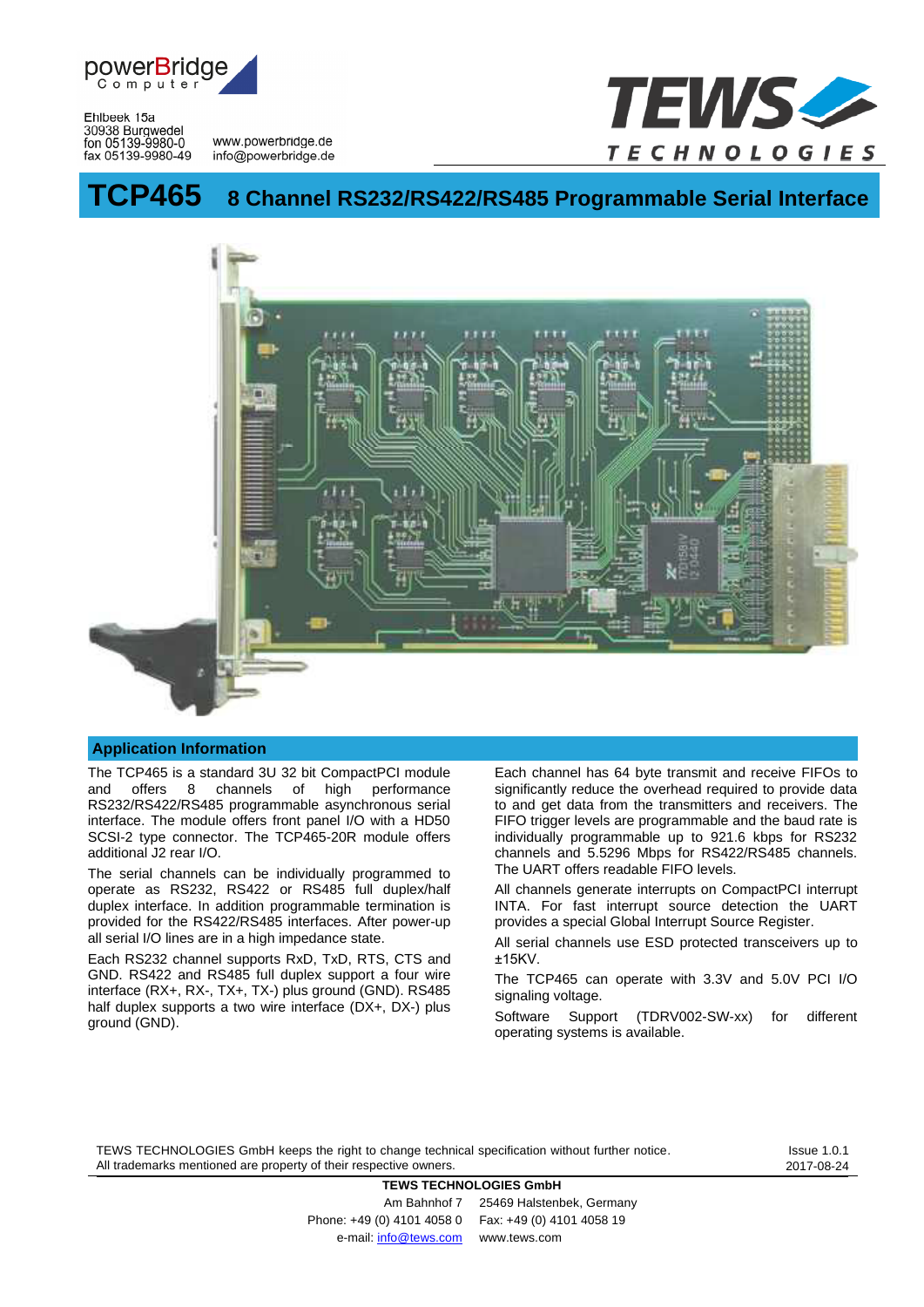

# **Technical Information**

- $\overline{O}$ Standard 3U 32 bit CompactPCI module conforming to PICMG 2.0 R3.0
	- Target Chip: XR17D158 (Exar)
	- PCI 2.3 compliant interface
	- PCI I/O signaling voltage 5V and 3.3V
- Board size: 160 mm x 100 mm
- Asynchronous serial interface
- O Octal UART: Exar XR17D158
- O Programmable Interfaces:
	- RS232
	- Q RS422
	- O RS485 Full Duplex
	- RS485 Half Duplex
	- O Programmable Termination for RS422/RS485
- Support of RxD, TxD, RTS, CTS and GND for each  $\Omega$ RS232 channel; RxD+/-, TxD+/- and GND for each RS422/RS485 FD channel; D+/- and GND for each RS485 HD channel.
- O Programmable baud rates: RS232: up to 921.6 kbps RS422/RS485: up to 5.5296 Mbps
- 64 byte transmit FIFO per channel
- 64 byte receive FIFO per channel
- O Readable FIFO levels
- Global Interrupt Source Register
- General Purpose 16 bit Timer/Counter
- ESD protected transceiver (up to ±15KV)
- Operating temperature -40°C to +85°C



TEWS TECHNOLOGIES GmbH keeps the right to change technical specification without further notice. All trademarks mentioned are property of their respective owners.

Issue 1.0.1 2017-08-24

#### **TEWS TECHNOLOGIES GmbH**

Am Bahnhof 7 25469 Halstenbek, Germany Phone: +49 (0) 4101 4058 0 Fax: +49 (0) 4101 4058 19 e-mail: [info@tews.com](mailto:info@tews.com) <www.tews.com>